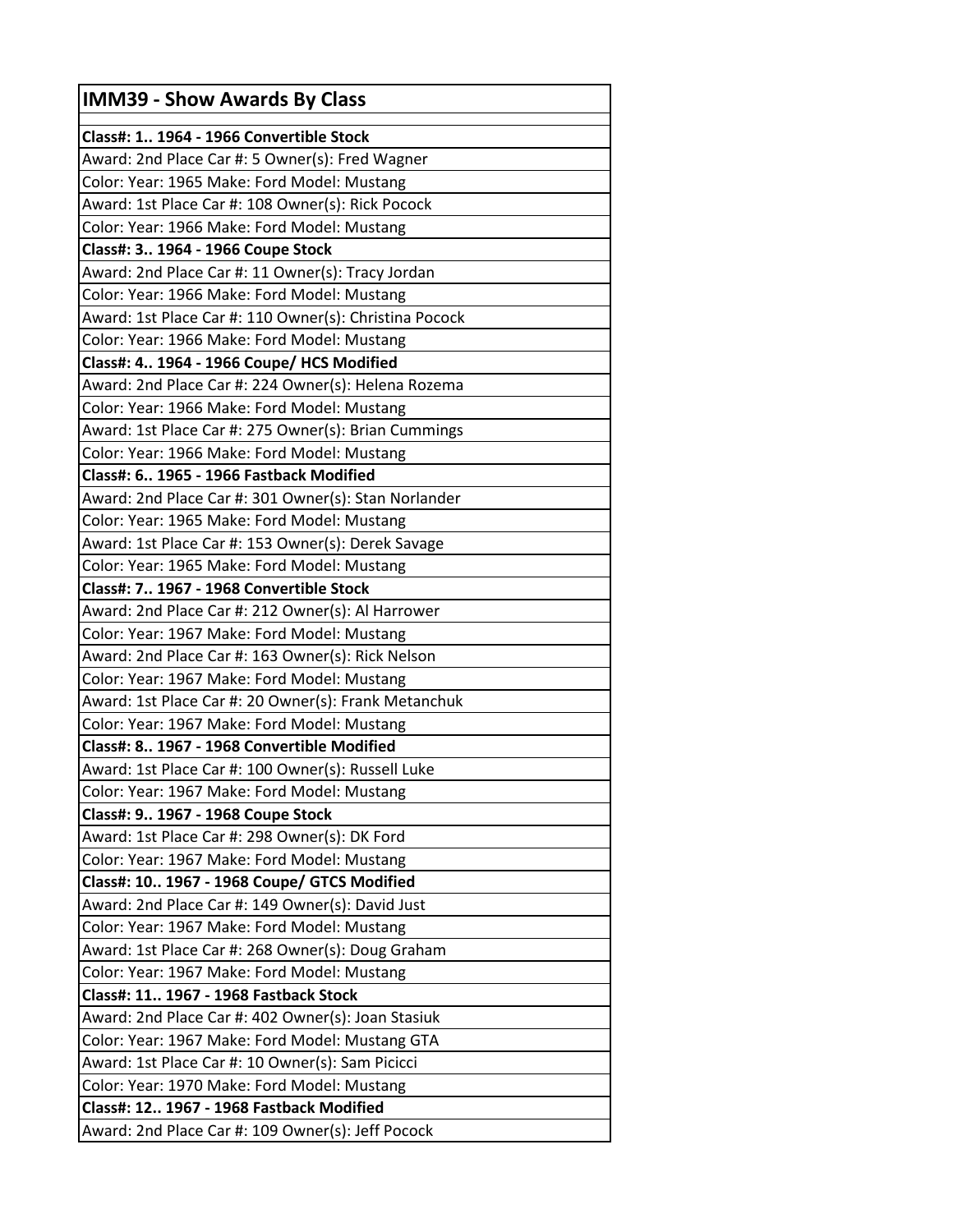| Color: Year: 1967 Make: Ford Model: Mustang              |
|----------------------------------------------------------|
| Award: 1st Place Car #: 391 Owner(s): Keith Wachter      |
| Color: Year: 1967 Make: Ford Model: Mustang              |
| Class#: 13 1966 - 1968 HCS/GTCS Stock                    |
| Award: 2nd Place Car #: 57 Owner(s): Roxanne Haywood     |
| Color: Year: 1968 Make: Ford Model: Mustang              |
| Award: 1st Place Car #: 43 Owner(s): Gary Chomiak        |
| Color: Year: 1968 Make: Ford Model: Mustang              |
| Class#: 14 1969 - 1970 Mustang Stock                     |
| Award: Honorable Mention Car #: 164 Owner(s): Jim Leskun |
| Color: Year: 1970 Make: Ford Model: Mustang              |
| Award: 2nd Place Car #: 240 Owner(s): Trevor Lutz        |
| Color: Year: 1969 Make: Ford Model: Mustang              |
| Award: 1st Place Car #: 99 Owner(s): Darryl Chekerda     |
| Color: Year: 1969 Make: Ford Model: Mustang Mach I       |
| Class#: 15 1969 - 1970 Mustang Modified                  |
| Award: 2nd Place Car #: 388 Owner(s): Rob Filan          |
| Color: Year: 1970 Make: Ford Model: Mustang              |
| Award: 2nd Place Car #: 74 Owner(s): Colin Norman        |
| Color: Year: 1969 Make: Ford Model: Mustang              |
| Award: 1st Place Car #: 369 Owner(s): Joe Viera          |
| Color: Year: 1970 Make: Ford Model: Mustang              |
| Class#: 16 1971 - 1973 Mustang Stock                     |
| Award: 2nd Place Car #: 299 Owner(s): DK Ford            |
| Color: Year: 1971 Make: Ford Model: Mustang              |
| Award: 1st Place Car #: 41 Owner(s): Buzz Rose           |
| Color: Year: 1971 Make: Ford Model: Mach I               |
| Class#: 17 1971 - 1973 Mustang Modified                  |
| Award: 2nd Place Car #: 73 Owner(s): Brian Moore         |
| Color: Year: 1973 Make: Ford Model: Mustang              |
| Award: 1st Place Car #: 334 Owner(s): Shane Gerling      |
| Color: Year: 1973 Make: Ford Model: MACHI                |
| Class#: 18 1969 - 1971 Boss All                          |
| Award: 2nd Place Car #: 226 Owner(s): Michael Longsworth |
| Color: Year: 1970 Make: Ford Model: Mustang              |
| Award: 1st Place Car #: 290 Owner(s): Keith Urlacher     |
| Color: Year: 1970 Make: Ford Model: Boss302              |
| Class#: 19 1965 - 1970 Shelby Stock                      |
| Award: 2nd Place Car #: 101 Owner(s): Eddie Sandboe      |
| Color: Year: 1969 Make: Ford Model: Shelby               |
| Award: 1st Place Car #: 428 Owner(s): Jim Angus          |
| Color: Year: 1969 Make: Ford Model: Shelby               |
| Class#: 20 1965 - 1970 Shelby Modified                   |
| Award: 2nd Place Car #: 302 Owner(s): Dwayne Pasiechnik  |
| Color: Year: 1969 Make: Ford Model: Shelby               |
| Award: 1st Place Car #: 189 Owner(s): Colin Nixon        |
| Color: Year: 1968 Make: Ford Model: Shelby               |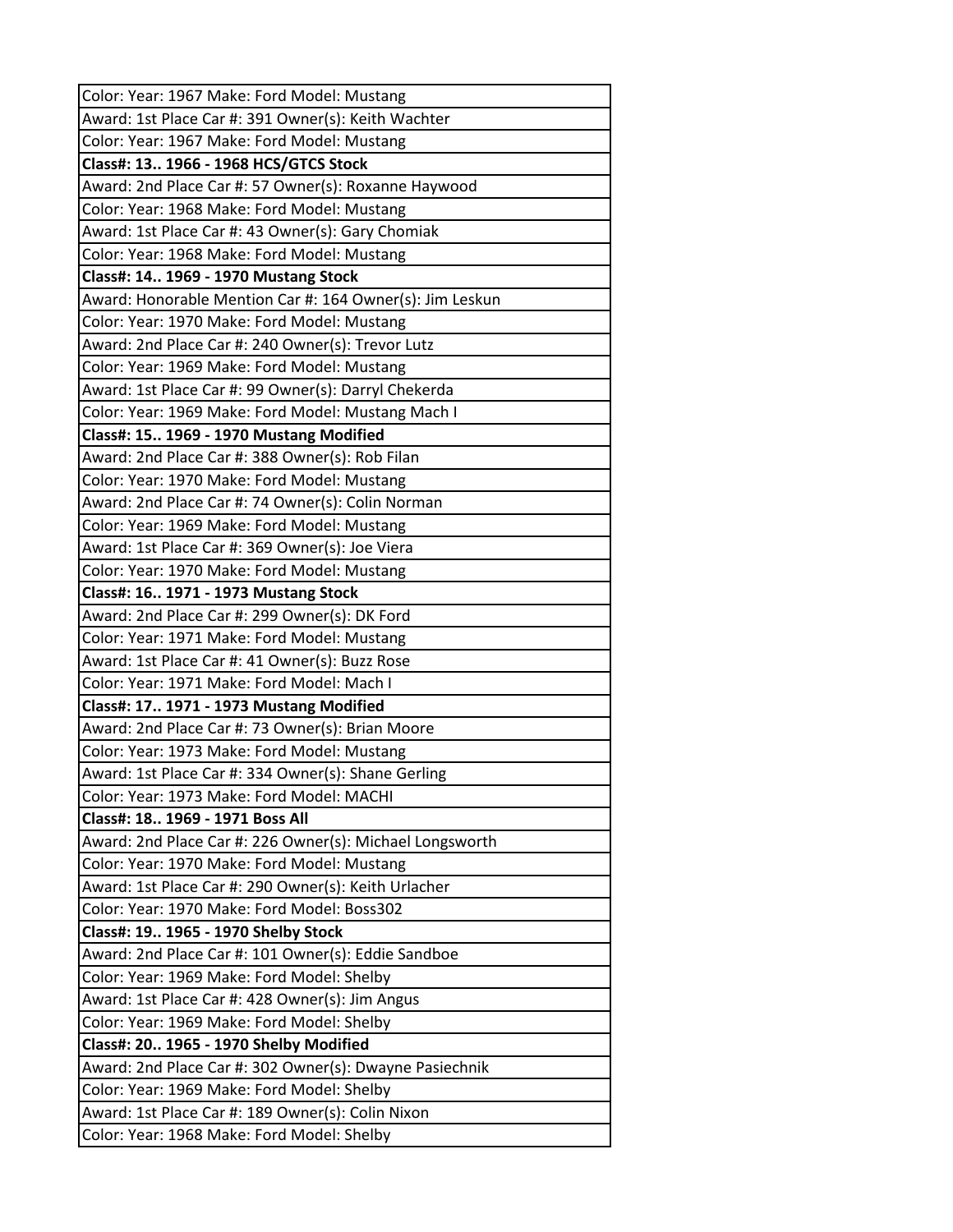| Class#: 21 1974 - 1978 Mustang Stock                     |
|----------------------------------------------------------|
| Award: 2nd Place Car #: 150 Owner(s): David Just         |
| Color: Year: 1978 Make: Ford Model: King Cobra           |
| Award: 1st Place Car #: 77 Owner(s): Hollie Gullion      |
| Color: Year: 1977 Make: Ford Model: Cobra II             |
| Class#: 22 1974 - 1978 Mustang Modified                  |
| Award: 2nd Place Car #: 323 Owner(s): Dan Skific         |
| Color: Year: 1976 Make: Ford Model: Cobra II             |
| Award: 1st Place Car #: 78 Owner(s): Peter Bulcock       |
| Color: Year: 1978 Make: Ford Model: Mustang              |
| Class#: 23 1979 - 1993 Convertible Stock                 |
| Award: 2nd Place Car #: 285 Owner(s): Brian Card         |
| Color: Year: 1992 Make: Ford Model: Mustang GT           |
| Award: 1st Place Car #: 88 Owner(s): Brent Just          |
| Color: Year: 1988 Make: Ford Model: Mustang              |
| Class#: 24 1979 - 1993 Convertible Modified              |
| Award: 1st Place Car #: 70 Owner(s): Pete Freeman        |
| Color: Year: 1993 Make: Ford Model: Mustang              |
| Class#: 25 1979 - 1993 Coupe/Hatchback Stock             |
| Award: 2nd Place Car #: 29 Owner(s): Scott Robinson      |
| Color: Year: 1985 Make: Ford Model: Mustang              |
| Award: 1st Place Car #: 25 Owner(s): Sue Manly           |
| Color: Year: 1984 Make: Ford Model: Mustang              |
| Class#: 26 1979 - 1993 Coupe/Hatchback Modified          |
| Award: 2nd Place Car #: 353 Owner(s): Brent Strauss      |
| Color: Year: 1992 Make: Ford Model: Mustang              |
| Award: 1st Place Car #: 204 Owner(s): Mike Hillier       |
| Color: Year: 1989 Make: Ford Model: Mustang              |
| Class#: 27 1994 - 1998 Mustang Stock                     |
| Award: 1st Place Car #: 223 Owner(s): Robert Bornemeier  |
| Color: Year: 1998 Make: Ford Model: Mustang              |
| Class#: 28 1994 - 1998 Mustang Modified                  |
| Award: 2nd Place Car #: 55 Owner(s): Ludwig Stein        |
| Color: Year: 1994 Make: Ford Model: Mustang              |
| Award: 1st Place Car #: 95 Owner(s): Doug Kanuka         |
| Color: Year: 1995 Make: Ford Model: Mustang              |
| Class#: 29 1993 - 2004 SVT Cobra All                     |
| Award: Honorable Mention Car #: 63 Owner(s): Rich Chalke |
| Color: Year: 1996 Make: Ford Model: Mustang              |
| Award: 2nd Place Car #: 390 Owner(s): Devin Cadieux      |
| Color: Year: 2004 Make: Ford Model: Mustang              |
| Award: 1st Place Car #: 98 Owner(s): Darryl Chekerda     |
| Color: Year: 2000 Make: Ford Model: Mustang              |
| Class#: 30 1999 - 2004 Mustang Stock                     |
| Award: 2nd Place Car #: 33 Owner(s): Carl Gocksch        |
| Color: Year: 2003 Make: Ford Model: Mustang              |
| Award: 1st Place Car #: 316 Owner(s): Justin Smith       |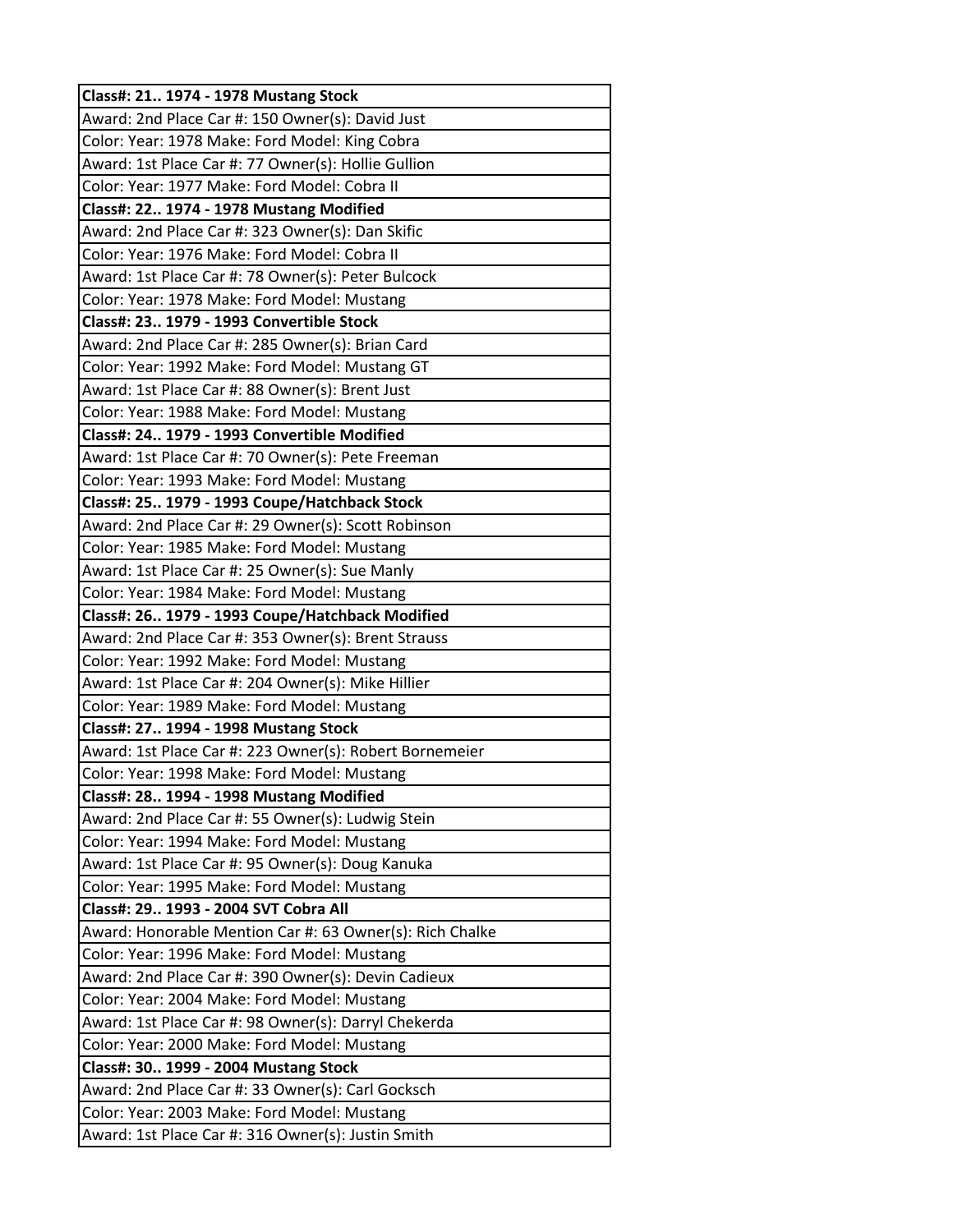| Color: Year: 2009 Make: Ford Model: Mustang                    |
|----------------------------------------------------------------|
| Class#: 31 1999 - 2004 Mustang Modified                        |
| Award: 2nd Place Car #: 234 Owner(s): Dan Marchuk              |
| Color: Year: 1999 Make: Ford Model: Mustang GT                 |
| Award: 1st Place Car #: 312 Owner(s): Brandon Reding           |
| Color: Year: 2000 Make: Ford Model: Mustang                    |
| Class#: 32 2005 - 2009 Convertible Stock                       |
| Award: 2nd Place Car #: 79 Owner(s): John Janzen               |
| Color: Year: 2006 Make: Ford Model: Mustang                    |
| Award: 1st Place Car #: 30 Owner(s): Jim Bateman               |
| Color: Year: 2006 Make: Ford Model: Mustang                    |
| Class#: 33 2005 - 2009 Convertible Modified                    |
| Award: 2nd Place Car #: 134 Owner(s): Ian Butterworth          |
| Color: Year: 2007 Make: Ford Model: Mustang GT                 |
| Award: 1st Place Car #: 311 Owner(s): Devin Reding             |
| Color: Year: 2007 Make: Ford Model: Mustang                    |
| Class#: 34 2005 - 2009 Coupe Stock                             |
| Award: 2nd Place Car #: 37 Owner(s): Gordon Thomlinson         |
| Color: Year: 2005 Make: Ford Model: Mustang                    |
| Award: 1st Place Car #: 307 Owner(s): Kevin Starner            |
| Color: Year: 2009 Make: Ford Model: Mustang                    |
| Class#: 35 2005 - 2009 Coupe Modified                          |
| Award: Honorable Mention Car #: 114 Owner(s): Trevor Tomlinson |
| Color: Year: 2005 Make: Ford Model: Mustang                    |
| Award: 2nd Place Car #: 310 Owner(s): Devin Reding             |
| Color: Year: 2007 Make: Ford Model: Mustang                    |
| Award: 1st Place Car #: 104 Owner(s): Randy Rankin             |
| Color: Year: 2009 Make: Ford Model: Mustang                    |
| Class#: 36 2007 - Present Cal Spec GT/CS Stock All             |
| Award: Honorable Mention Car #: 362 Owner(s): Jamie Hobby      |
| Color: Year: 2014 Make: Ford Model: Mustang GT/CS              |
| Award: 2nd Place Car #: 121 Owner(s): Gilles Basque            |
| Color: Year: 2014 Make: Ford Model: Mustang                    |
| Award: 1st Place Car #: 172 Owner(s): Wayne Lindstrom-Cousins  |
| Color: Year: 2007 Make: Ford Model: Mustang                    |
| Class#: 37 2010 - 2014 Convertible Stock                       |
| Award: 2nd Place Car #: 154 Owner(s): Kevin Nelson             |
| Color: Year: 2014 Make: Ford Model: Mustang                    |
| Award: 1st Place Car #: 28 Owner(s): Tracy Jordan              |
| Color: Year: 2013 Make: Ford Model: Mustang                    |
| Class#: 38 2010 - 2014 Convertible Modified                    |
| Award: 2nd Place Car #: 40 Owner(s): Bill Mitchell             |
| Color: Year: 2013 Make: Ford Model: Mustang                    |
| Award: 1st Place Car #: 269 Owner(s): James Sperling           |
| Color: Year: 2013 Make: Ford Model: Mustang GT                 |
| Class#: 39 2010 - 2014 Coupe Stock                             |
| Award: 2nd Place Car #: 305 Owner(s): Cody Stiles              |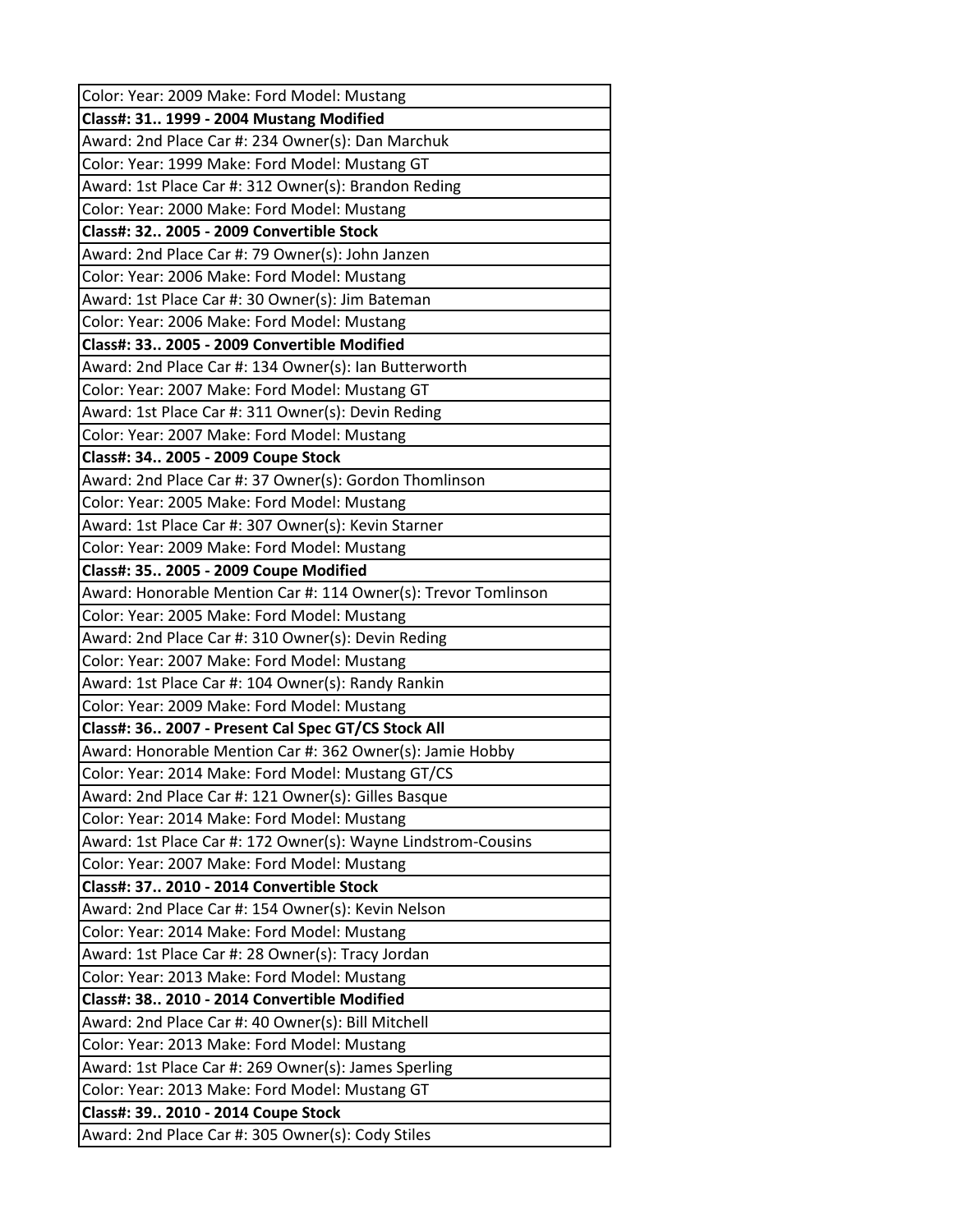| Color: Year: 2011 Make: Ford Model: Mustang                                                       |
|---------------------------------------------------------------------------------------------------|
| Award: 1st Place Car #: 52 Owner(s): Dave Umbach                                                  |
| Color: Year: 2014 Make: Ford Model: Mustang                                                       |
| Class#: 40 2010 - 2014 Coupe Modified                                                             |
| Award: Honorable Mention Car #: 129 Owner(s): Rick Niznikowski                                    |
| Color: Year: 2013 Make: Ford Model: Mustang                                                       |
| Award: 2nd Place Car #: 105 Owner(s): Jim Ryall                                                   |
| Color: Year: 2014 Make: Ford Model: Mustang                                                       |
| Award: 1st Place Car #: 205 Owner(s): Randal Dewdney                                              |
| Color: Year: 2011 Make: Ford Model: Mustang GT                                                    |
| Class#: 41 2012 - Present Boss 302 All                                                            |
| Award: 2nd Place Car #: 187 Owner(s): Darryl Just                                                 |
| Color: Year: 2012 Make: Ford Model: Boss 302                                                      |
| Award: 1st Place Car #: 46 Owner(s): Jean-Yves Pineault                                           |
| Color: Year: 2013 Make: Ford Model: Mustang                                                       |
| Class#: 42 2015 - Present Convertible Stock                                                       |
| Award: 2nd Place Car #: 54 Owner(s): Lionel Sale                                                  |
| Color: Year: 2015 Make: Ford Model: Mustang                                                       |
| Award: 1st Place Car #: 231 Owner(s): Kevin Leek                                                  |
| Color: Year: 2016 Make: Ford Model: Mustang GT                                                    |
| Class#: 43 2015 - Present Convertible Modified                                                    |
| Award: 1st Place Car #: 259 Owner(s): Guy Duclos                                                  |
| Color: Year: 2015 Make: Ford Model: Mustang                                                       |
| Class#: 44 2015 - Present Coupe Stock                                                             |
| Award: Honorable Mention Car #: 123 Owner(s): Wayne Ingraham                                      |
| Color: Year: 2015 Make: Ford Model: Mustang                                                       |
| Award: 2nd Place Car #: 283 Owner(s): Michelle Kaplan                                             |
| Color: Year: 2015 Make: Ford Model: Mustang                                                       |
| Award: 1st Place Car #: 151 Owner(s): Doug Pickett                                                |
| Color: Year: 2015 Make: Ford Model: Mustang                                                       |
| Class#: 45 2015 - Present Coupe Modified                                                          |
| Award: 2nd Place Car #: 214 Owner(s): Scott Thomson                                               |
| Color: Year: 2015 Make: Ford Model: Mustang GT                                                    |
| Award: 1st Place Car #: 113 Owner(s): Al Fletcher                                                 |
| Color: Year: 2015 Make: Ford Model: Mustang                                                       |
| Class#: 47 2007 - 2009 Shelby GT500 Stock                                                         |
| Award: 2nd Place Car #: 179 Owner(s): David Hackner                                               |
| Color: Year: 2008 Make: Ford Model: Shelby                                                        |
| Award: 1st Place Car #: 168 Owner(s): Gerry Groot                                                 |
| Color: Year: 2007 Make: Ford Model: Shelby                                                        |
| Class#: 48 2007 - 2009 Shelby GT500 & KR Modified                                                 |
| Award: 2nd Place Car #: 767 Owner(s): Randy Bronson<br>Color: Year: 2008 Make: Ford Model: Shelby |
|                                                                                                   |
| Award: 1st Place Car #: 303 Owner(s): Mike Nyberg<br>Color: Year: 2007 Make: Ford Model: Shelby   |
|                                                                                                   |
| Class#: 49 2006 - 2009 Shelby (GT-H, GT) Stock                                                    |
| Award: 2nd Place Car #: 264 Owner(s): Gilbert Funk                                                |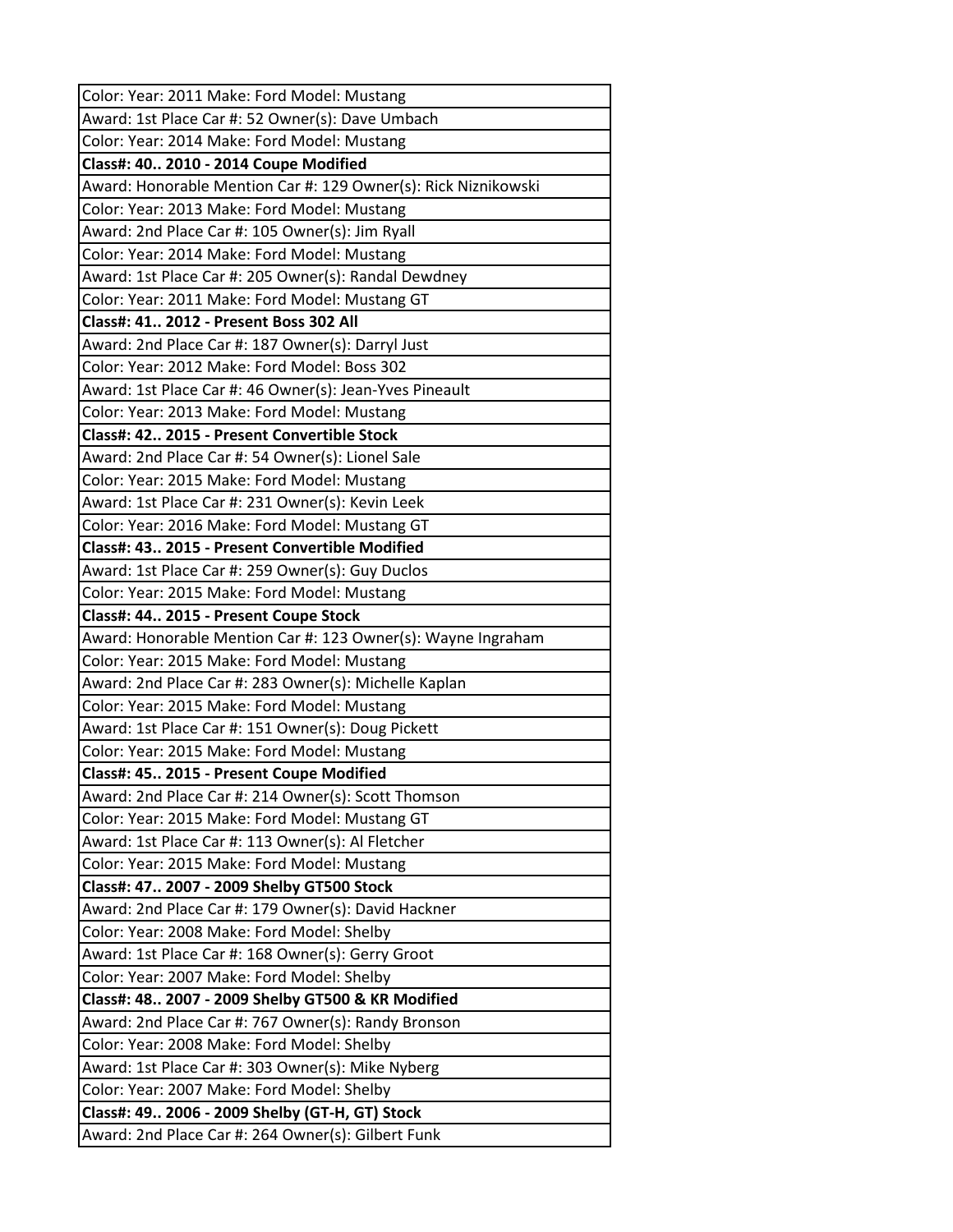| Color: Year: 2007 Make: Ford Model: Shelby                   |
|--------------------------------------------------------------|
| Award: 1st Place Car #: 72 Owner(s): Len Zimmerman           |
| Color: Year: 2006 Make: Ford Model: Shelby                   |
| Class#: 50 2006 - 2009 Shelby (GT-H, GT, GT/SC) Modified     |
| Award: 2nd Place Car #: 7 Owner(s): Wayne Hume               |
| Color: Year: 2007 Make: Ford Model: Shelby                   |
| Award: 1st Place Car #: 8 Owner(s): Russ Penner              |
| Color: Year: 2008 Make: Ford Model: Shelby                   |
| Class#: 51 2010 - 2014 Shelby Stock                          |
| Award: 2nd Place Car #: 196 Owner(s): Vince Stevens          |
| Color: Year: 2011 Make: Ford Model: Shelby                   |
| Award: 1st Place Car #: 167 Owner(s): Warren Scholze         |
| Color: Year: 2012 Make: Ford Model: Shelby                   |
| Class#: 52 2015 - Present Shelby Stock                       |
| Award: 1st Place Car #: 200 Owner(s): Justin Brown           |
| Color: Year: 2017 Make: Ford Model: Shelby GT350             |
| Class#: 53 2010 - Present Shelby Modified                    |
| Award: 2nd Place Car #: 87 Owner(s): Chris Lees              |
| Color: Year: 2011 Make: Ford Model: GT500                    |
| Award: 1st Place Car #: 136 Owner(s): Lance Tschritter       |
| Color: Year: 2013 Make: Ford Model: Shelby GT500             |
| Class#: 54 2001 - Present Special Production                 |
| Award: Honorable Mention Car #: 329 Owner(s): Chris Wlodyka  |
| Color: Year: 2001 Make: Ford Model: Mustang                  |
| Award: 2nd Place Car #: 193 Owner(s): Bob Walker             |
| Color: Year: 2004 Make: Ford Model: Mustang                  |
| Award: 1st Place Car #: 22 Owner(s): Murray Haskayne         |
| Color: Year: 2007 Make: Ford Model: Mustang                  |
| Class#: 55 1984 - Present Roush/Saleen/Steeda                |
| Award: 2nd Place Car #: 253 Owner(s): Alexander Belyea       |
| Color: Year: 2007 Make: Ford Model: Saleen                   |
| Award: 1st Place Car #: 213 Owner(s): Scott Thomson          |
| Color: Year: 2005 Make: Ford Model: Roush                    |
| Class#: 56 1955 - 2005 Thunderbird                           |
| Award: 2nd Place Car #: 348 Owner(s): Gary Adam              |
| Color: Year: 1996 Make: Ford Model: T-Bird                   |
| Award: 1st Place Car #: 366 Owner(s): Larry Lee              |
| Color: Year: 2002 Make: Ford Model: T-Bird                   |
| <b>Class#: 57 Special Interest All Years</b>                 |
| Award: 2nd Place Car #: 262 Owner(s): Brett Nixon            |
| Color: Year: 1974 Make: Detomaso Model: Pantera              |
| Award: 1st Place Car #: 300 Owner(s): DK Ford                |
| Color: Year: 2006 Make: Ford Model: Mustang GT               |
| Class#: 58 Ford, Lincoln All Years                           |
| Award: Honorable Mention Car #: 271 Owner(s): Jerry Edmonton |
| Color: Year: 1966 Make: Ford Model: Fairlane                 |
| Award: 2nd Place Car #: 90 Owner(s): Gerry Mohr              |